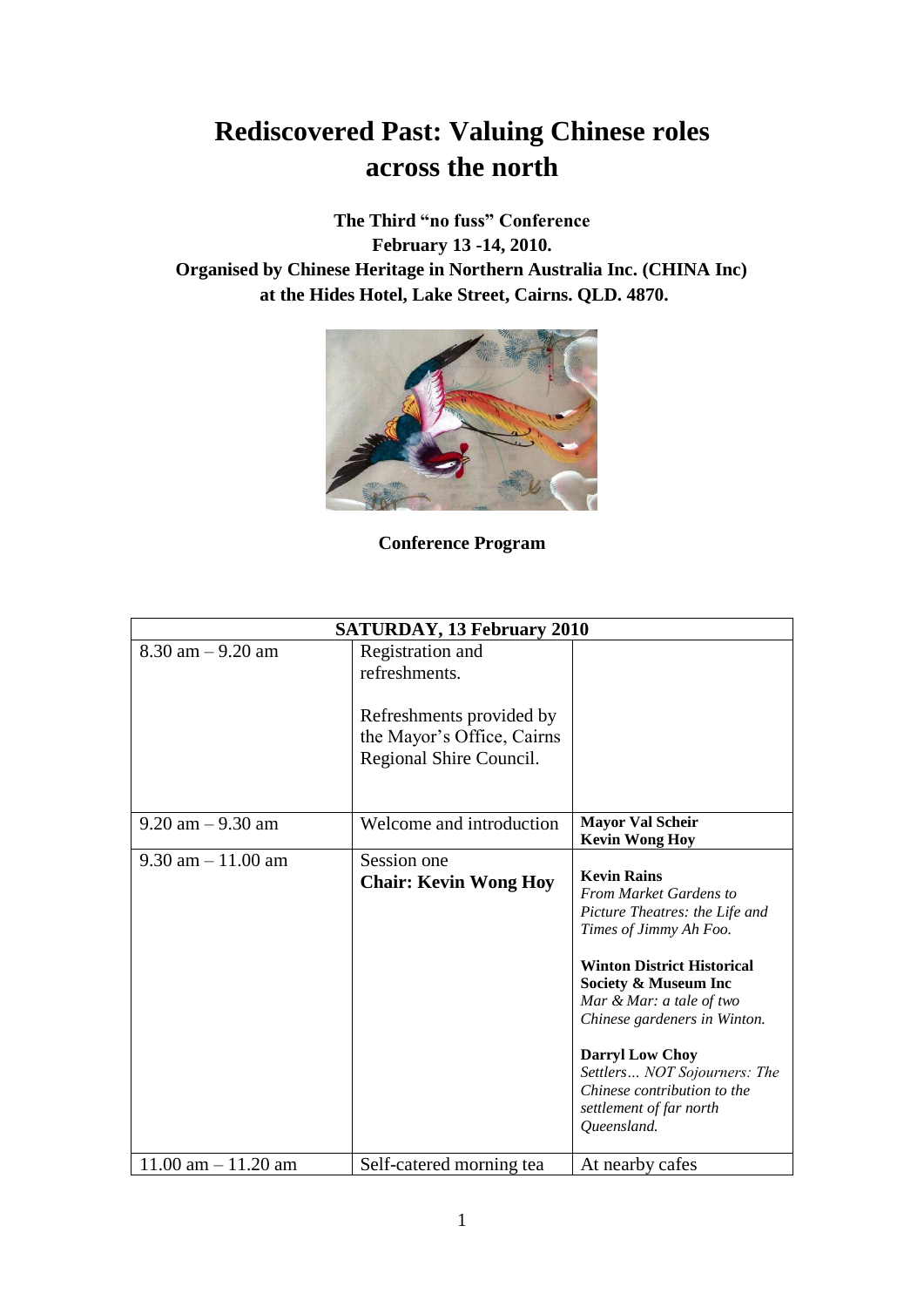| $11.20$ am $- 12.50$ pm             | Session two                                |                                                                                                                                                                               |
|-------------------------------------|--------------------------------------------|-------------------------------------------------------------------------------------------------------------------------------------------------------------------------------|
|                                     | <b>Chair: Sandi Robb</b>                   | <b>Kevin Wong Hoy</b><br>The biggest department store in                                                                                                                      |
|                                     |                                            | the north, Chinese owned and                                                                                                                                                  |
|                                     |                                            | operated See Poy & Sons Ltd.                                                                                                                                                  |
|                                     |                                            | <b>Gordon Grimwade</b><br>We Got No Tucker.                                                                                                                                   |
|                                     |                                            | <b>Jonathon Richards</b><br>Chinese victims of crime.                                                                                                                         |
| $12.50$ pm $- 1.50$ pm              | Self-catered lunch                         | Nearby cafes                                                                                                                                                                  |
| $1.50$ pm $-3.20$ pm                | Session three<br><b>Chair: Kevin Rains</b> | <b>Alastair Kennedy</b><br>The 1st AIF's Queensland<br>Chinese-Australian Diggers and<br>their British War Brides.                                                            |
|                                     |                                            | <b>Shane Marsterson</b><br>A case study on the Chinese<br>people of Mareeba from 1880<br>onwards.                                                                             |
|                                     |                                            | <b>Sandi Robb</b><br>Funding the future, who's<br>gonna pay? : Rural and remote<br>LGA's-problems faced to<br>protect Chinese Cultural<br>Heritage.                           |
| $3.20 \text{ pm} - 3.30 \text{ pm}$ | Short afternoon break.                     |                                                                                                                                                                               |
| 3.30 pm $-$ 5.00 pm                 | Session four:<br><b>Chair: Jan Wegner</b>  | <b>Kevin Wong Hoy</b><br>Temple skywells at Bendigo,<br>Croydon and Darwin: are these<br>reminders of a cultural collision<br>with the original Etruscans from<br>Asia Minor? |
|                                     |                                            | <b>Penny Johnson/James Cook</b><br><b>Museum</b><br>The 'Queensland Dragon-<br>Chinese in the North'<br>Exhibition.                                                           |
|                                     |                                            | <b>Ray Supple</b><br>Artefacts and landscapes of the<br>Palmer Goldfield; an audit of<br>the goldfield's cultural heritage.                                                   |

7.00 pm - Conference dinner at Lemonade Tree Restaurant (Chinese-Indonesian cuisine) at Shop 1, 94 Abbott Street, Cairns.

The cost per head is \$30 for two courses shared on the table. BYO drinks, corkage is extra (\$6 per bottle).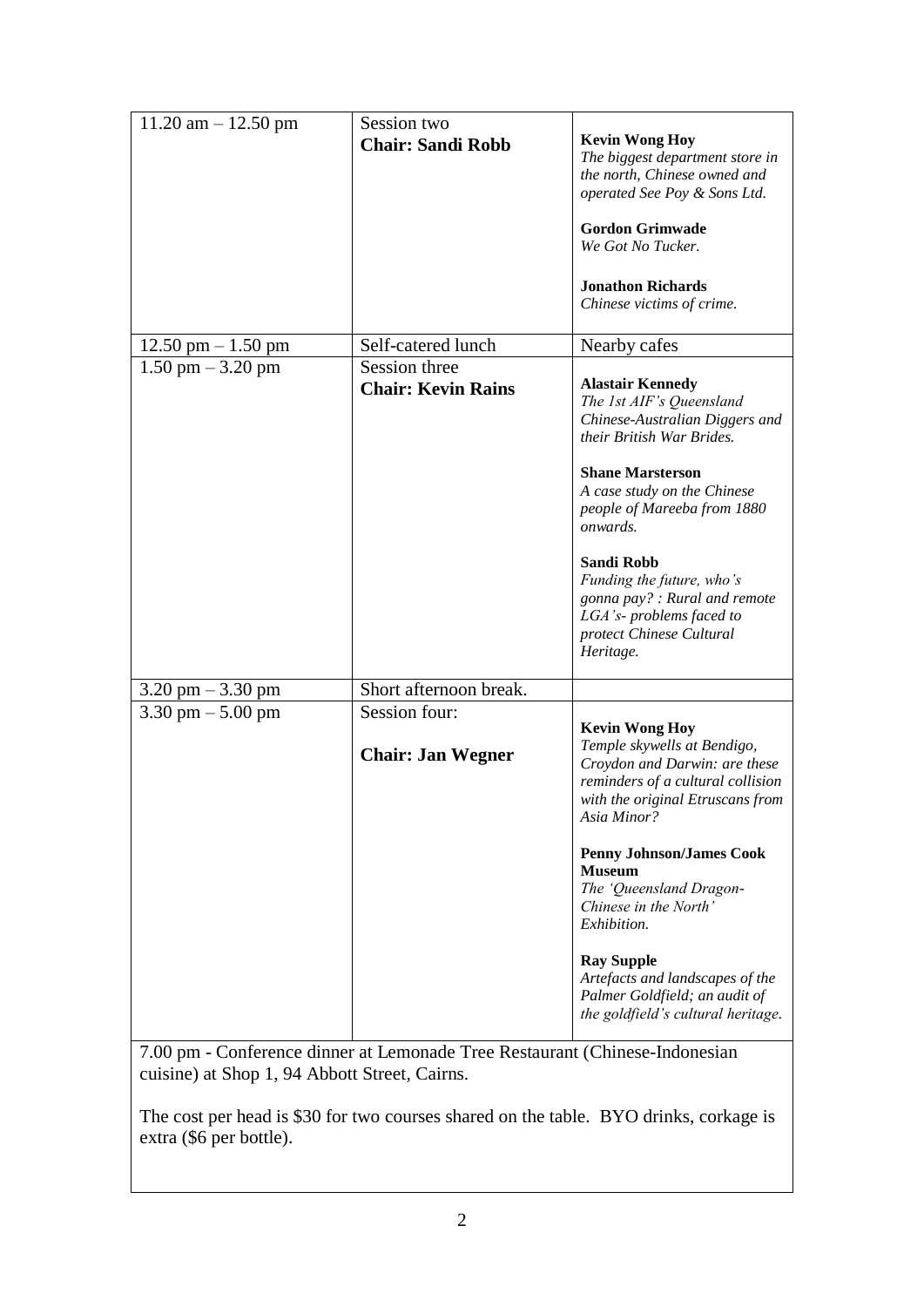| <b>SUNDAY, 14 February 2010</b>                                          |                                                                                                                                       |                                                                                                                                                                                                                                                                                                                                   |
|--------------------------------------------------------------------------|---------------------------------------------------------------------------------------------------------------------------------------|-----------------------------------------------------------------------------------------------------------------------------------------------------------------------------------------------------------------------------------------------------------------------------------------------------------------------------------|
| $9.30$ am $-10.00$ am                                                    | Registration                                                                                                                          |                                                                                                                                                                                                                                                                                                                                   |
| $10.00$ am $- 11.00$ am                                                  | Session five                                                                                                                          | <b>Cairns And District Chinese</b><br><b>Association Inc (CADCAI)</b><br>Video presentation on the group<br>of CADCAI Chinese Youth<br>about their recent "finding their<br>roots" trip to China.<br><b>Kevin Rains</b><br>Drawing a line: anti-Chinese<br>legislation in north Queensland<br>from Separation to World War<br>II. |
| $11.00$ am $- 11.10$ am                                                  | Self-catered morning tea                                                                                                              | At nearby cafes                                                                                                                                                                                                                                                                                                                   |
| $11.10$ am $- 12.30$ pm                                                  | Session six, hypothetical<br>discussion and closure<br><b>Chair: Darryl Low Choy</b><br><b>Panel: CHINA Inc</b><br>members and guests | Topic: The White Australia<br>policy impacted in various ways<br>on immigration and the lives of<br>Chinese in Australia: was it a<br>curse or a blessing for northern<br>Australia? What might have<br>happened without it?                                                                                                      |
| 1.30 pm Yumcha at the Golden Boat Restaurant, 34-40 Lake Street, Cairns. |                                                                                                                                       |                                                                                                                                                                                                                                                                                                                                   |

*Forward conference registration before 3 February 2010 by cheque or M/O made payable to Chinese Heritage in Northern Australia Inc. Registration can also be paid for on the day at the conference venue. Receipts issued at conference.*

| Whole conference                                    | AUD\$30.00 |  |
|-----------------------------------------------------|------------|--|
| 13 Feb only - AUD\$20.00   14 Feb only - AUD\$10.00 |            |  |
| Conference dinner and lunches are pay-as-you-go     |            |  |

Post your registration fee to Kevin Rains at 5 Railway Street EAST IPSWICH QLD 4305.

Conference details can also be found on the CHINA Inc website: [http://www.chinainc.yolasite.com](http://www.chinainc.yolasite.com/)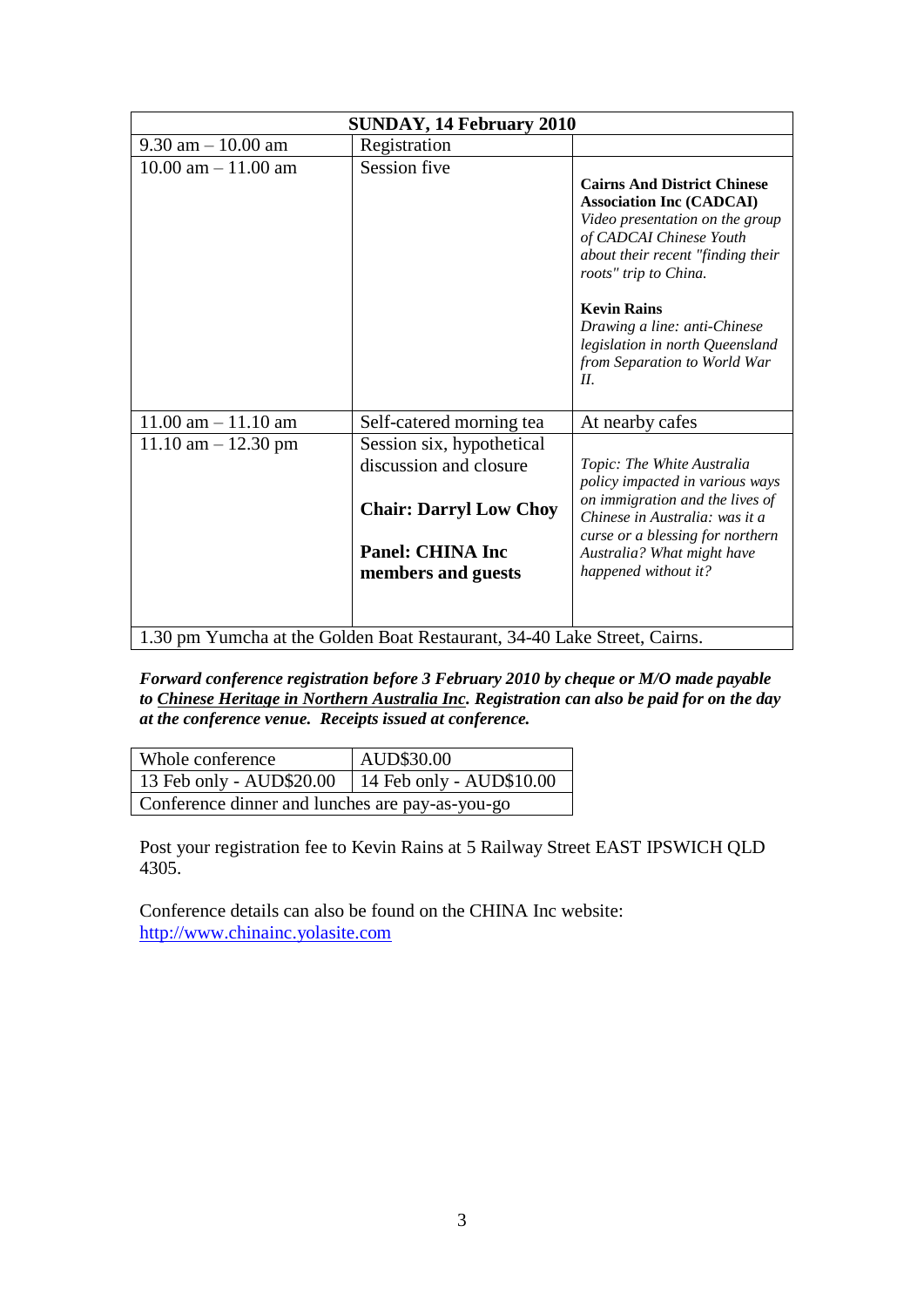# **PRESENTOR ABSTRACTS**

# SATURDAY SESSIONS

**S1.**

# **Kevin Rains**

#### **From Market Gardens to Picture Theatres: the Life and Times of Jimmy Ah Foo**

This paper is an account of Jimmy Ah Foo, his wife of forty years, Evelina, and their thirteen children. Jimmy was a Chinese publican, market gardener and businessman who lived in Queensland from the mid-1860s through to 1916. He was a popular, enterprising individual and his story has become part of the folklore of outback Queensland. His children also inherited his entrepreneurial spirit, some establishing hotels, restaurants and being among the early pioneers of picture theatres in rural Queensland. This paper brings together archival sources with recollections and photographic evidence of Ah Foo descendants. It reveals a significant contribution by Jimmy and his family to the communities in which they lived, and explores the complexity and variety of experiences of Chinese Australians settlers in the late 19th and early 20th century.

# **Winton District Historical Society & Museum Inc**

#### **Mar & Mar: a tale of two Chinese gardeners in Winton.**

The last Chinese market garden in western Queensland was established at Winton in 1927 and ceased in 2000. It was worked by two generations of Chinese owners, father and son, both known as Willie Mar. Well patronised and subject to the harsh western Queensland conditions, Willie Mar's market garden and shop became a local household name, highly regarded for its produce and unique watering pond system. Hard working and humble in nature, both owners were popular in Winton. The death of the younger Willie Mar final ended 124 years of Chinese activity in the West, as cooks, construction workers, shepherds and gardeners.

The Winton District Historical Society & Museum is unable to attend. Sandi Robb has kindly agreed to present the Society's paper.

# **Darryl Low Choy**

#### **Settlers … NOT Sojourners: The Chinese contribution to the settlement of far north Queensland**

Chinese immigrants to Australia during the gold rush era of the nineteenth century have commonly been considered sojourners. They were seen as temporary residents who had travelled to this foreign land to "make-it-rich" and then return home to utilise their fortune to achieve the three most sought after things that would have been totally beyond their reach had they remained in their homeland. These three most desired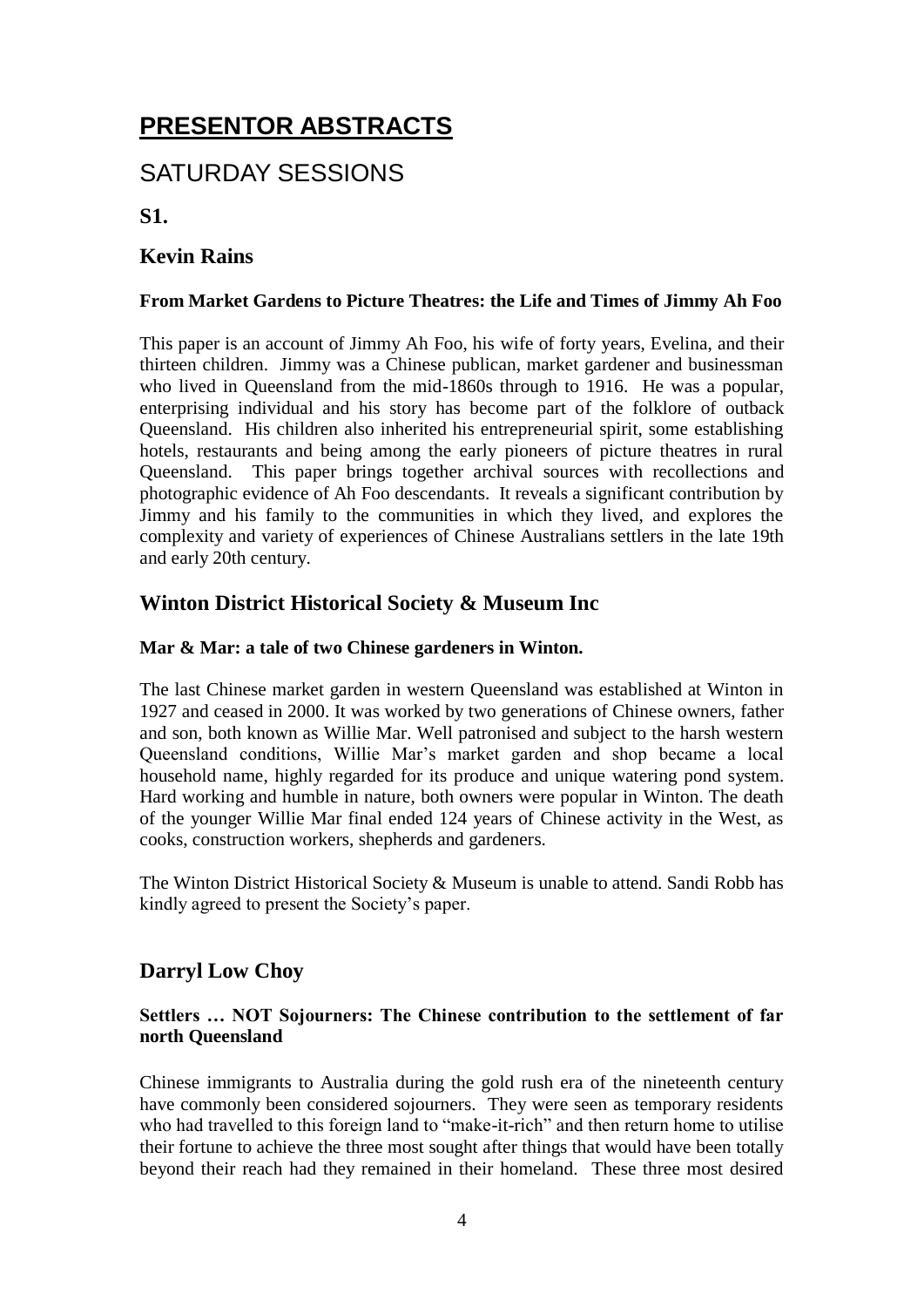aspirations were to: (1) buy land, (2) build a house and (3) get married. The great majority of the Chinese did return home after the cessation of the gold rushes and hence the term, "sojourner," is appropriate in their case.

Whilst the Chinese involvement in early Australian history has largely been examined through the "sojourner" theory, the term does not apply to all would-be fortune seekers, particularly the families that remained in Australia and moved into history as pioneer settlers of the nation's settlement frontier. These Chinese families settled permanently in Australia and thereby contributed to its development. Thus we need to examine the contribution of this latter group through a "settlers" paradigm in order to gain a fuller appreciation of their individual and collective contributions to this country.

This raises the question as to their motives, and what the particular drivers were behind these Chinese families settling permanently in Australia during the late 1800s and early 1900s in the face of intense institutional discriminatory laws and policies of the (then) xenophobic Australian society?

This paper examines a anti-sojourner thesis in respect to the far north Queensland settlement frontier drawing on the experiences of four families who contributed through their association with the mining industry, commerce and agricultural enterprises. It will utilise the experiences of the author's paternal and maternal families utilising both written and oral historical evidence. Drawing on family and official primary and secondary sources, the paper will seek to answer the questions posed.

## **S2.**

## **Kevin Wong Hoy**

#### **The biggest department store in the north, Chinese owned and operated See Poy & Sons Ltd**

The confinement of Chinese into imagined 'Chinatown' precincts by Australian historiography might explain why some researchers have difficulty seeing the wood for the trees. Perhaps, the notion that 'See Poy  $\&$  Sons' equals 'Chinese' equals 'significant only to Chinatown' may have misguidedly led researchers' attention away from the firm's importance and its commercial and historical significance to the story of Queensland.

In this presentation, the significance of the firm, See Poy & Sons, and the See Poy family will not only be discussed as operators of a splendid mercantile institution, with international connections, catering for clientele from all sectors of Innisfail (Geraldton) and beyond, but also as an archetype of Chinese Australian community leadership and success in the north.

The research into the See Poy house was funded by the Environment Protection Agency, Queensland, and was generously assisted by (late) Tiger See Hoe, Junior See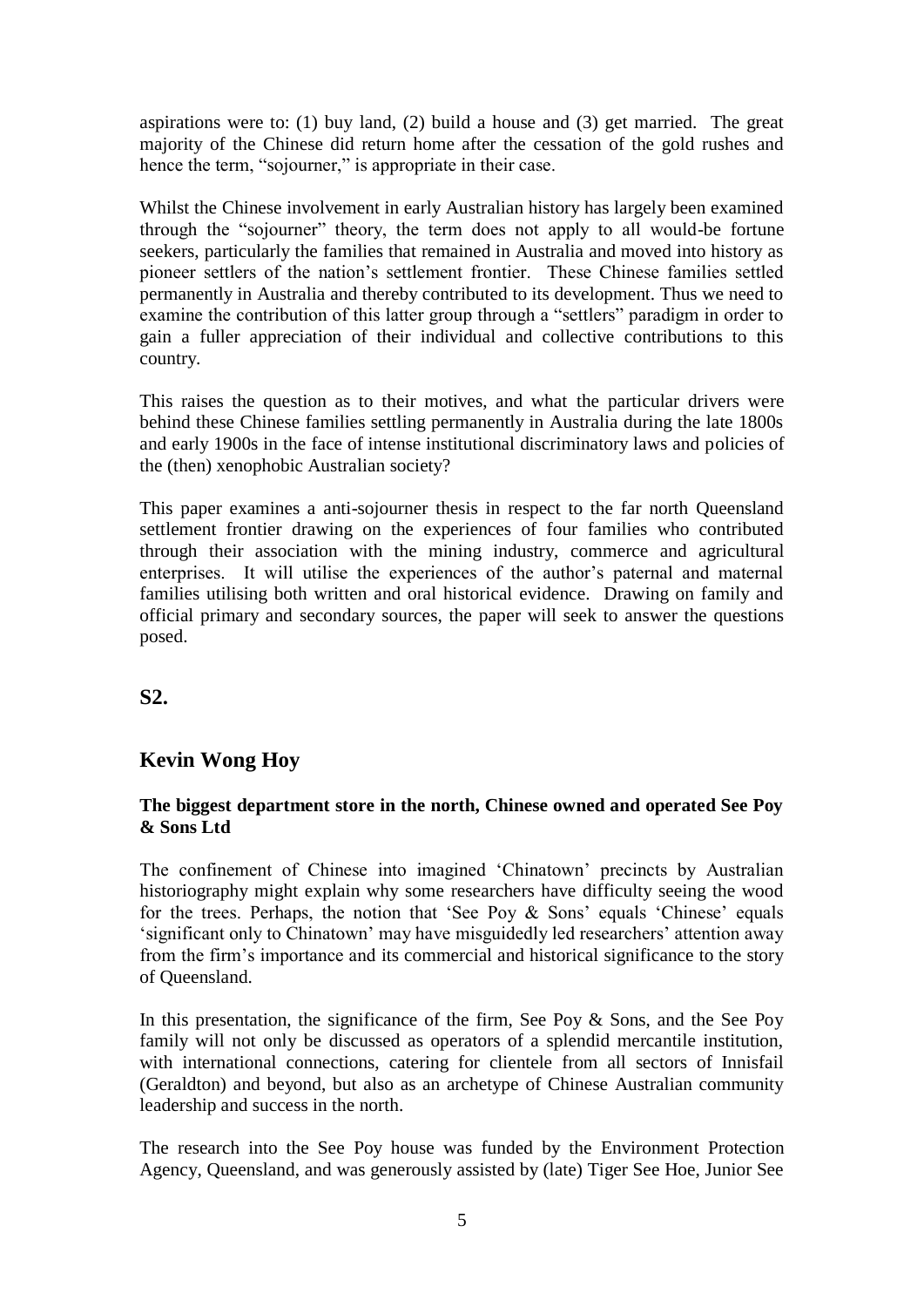Poy, William & June Sue Yek, Herbert & June Sue Yek, and Duane & Catherine Amos.

# **Gordon Grimwade**

### **We Got No Tucker**

This paper provides an overview of the overland migration of Chinese migrants from the Northern Territory to Queensland in the late 19th and early 20th centuries.

The route of some 2000 kilometres was taken by many Chinese migrants with minimal preparation. Overland migration was fraught with danger but it provided potential to enter Queensland without facing the challenges of poll taxes and migration enquiries and it was relatively cheap – if travellers survived the vagaries of limited resources, an alien environment and Aboriginal attacks.

Archival research has revealed cases of Chinese being arrested as they entered Queensland on the 'Coast Track' via Borroloola and Burketown and on the southerly route through Camooweal. Police records and newspaper reports provide harrowing accounts of privation. There are limited first hand accounts by Chinese themselves. One relates to Lee Leong and a couple of mates who left Pine Creek with only their billies, and some tea and sugar. At one stage, they had to drag a rotting kangaroo carcass from a pool to get sufficient water.

Research to date has identified several sites with links to this migration route: camping sites, police outposts and the old 'Coast Track' itself. These will be briefly discussed.

Major research for this project was made possible through the John Oxley Fellowship, State Library of Queensland and a Northern Territory History Grant*.*

# **Jonathon Richards**

#### **Chinese victims of crime**

This paper outlines current research being undertaken on the police and inquest files held at the Queensland State Archives. This is a work-in-progress, focussing on serious crimes perpetuated against Chinese in northern Queensland until the turn of the  $20<sup>th</sup>$  century. While racism has often been blamed as the cause of violence against Chinese people, the documentary evidence shows that the causes were complex and variable.

**S3.**

# **Alastair Kennedy**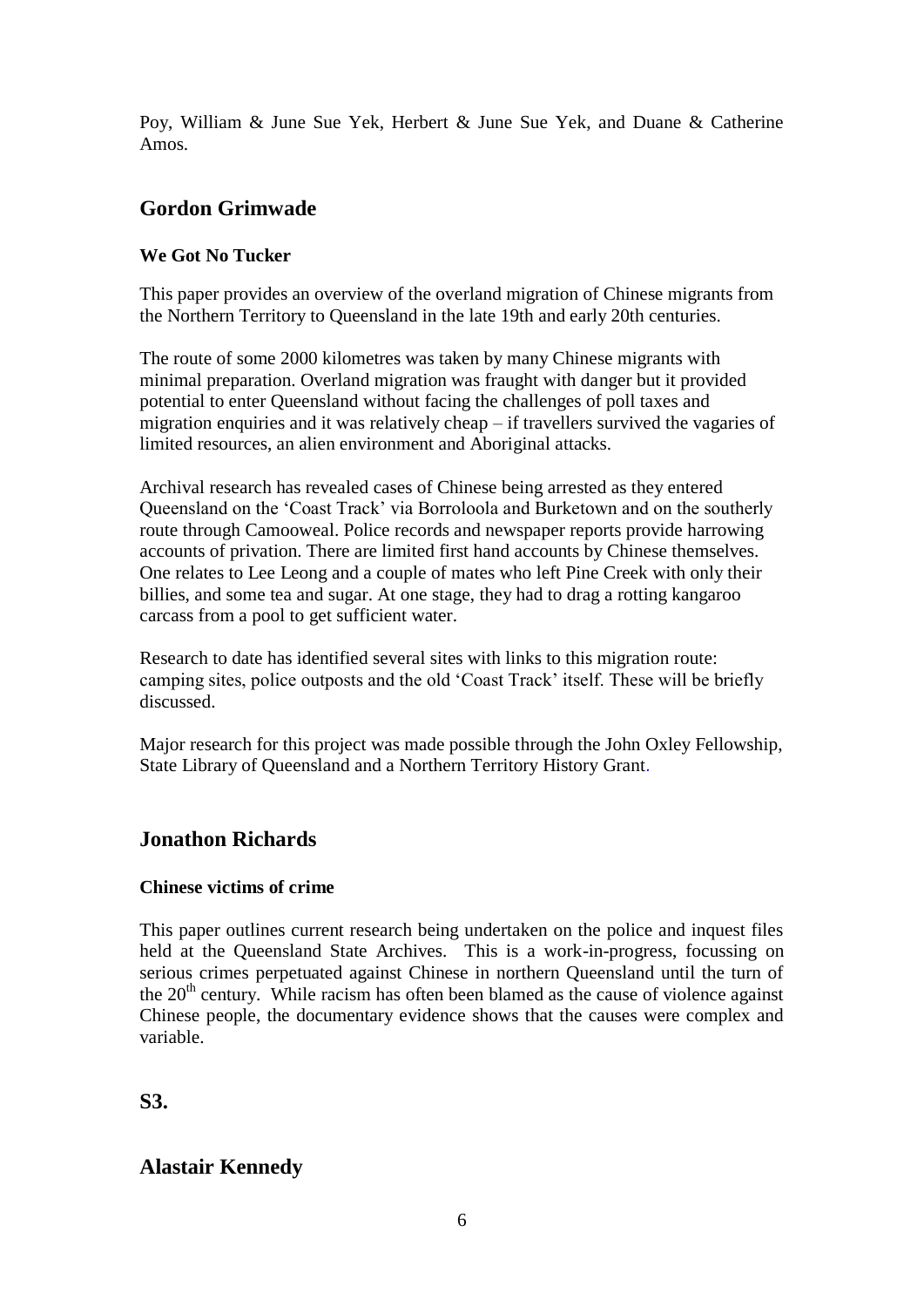#### **The 1st AIF's Queensland Chinese-Australian Diggers and their British War Brides**

Some 15,400 war brides sailed for Australia in 1919 either with, or to be reunited with, their Australian Digger husband or fiancées. On examining AIF Service Records I found that 12 Australians of confirmed Chinese descent had married British girls whilst in the UK . Of these, one wife refused to go to Australia; one soldier took a local discharge in England and settled with his bride in Bristol; 9 sailed with their husbands to Australia after the war; and one girl who had became officially engaged to a Chinese-Australian when he was in England, was given a free passage to Australia as a fiancée and married her soldier in Sydney.

Six of these British women married Chinese-Australian Queenslanders. My paper will tell their stories.

## **Shane Marsterson**

#### **A case study on the Chinese people of Mareeba from 1880 onwards**

Over 2005-2009 students undertaking specific Cultural Heritage and Community History units in conservation land management at the Australian Agricultural College, Mareeba Campus were guided to study local Chinese heritage and culture. The assessment and protection of a 110 year-old market garden place is presented in this paper as well as first hand information from interviews with key elderly residents of Mareeba. The activities, experiences and relationships of the Chinese market gardeners along the adjacent Barron River and the associated Chinese town shopkeepers are also provided. Interviews were recorded and transcribed and narrators marked the location and names of the residents on a relevant 1914 map of the area. The information is being used to document and share information on the roles and contributions of the Chinese people at Mareeba before it is lost.

## **Sandi Robb**

#### **Funding the future, who's gonna pay? : Rural and remote LGA's- problems faced to protect Chinese Cultural Heritage.**

At the best of times rural and remote communities in north and north-western Queensland face huge problems when it comes to protecting their cultural heritage. But when it comes to Chinese cultural heritage sites –they're at the bottom of the list and even when they make it on. This paper acknowledges some of the problems surrounding protection of rural and remote Chinese cultural heritage sites, community dynamics, the opportunities available and the funding difficulties. At a time when resource sustainability is at the forefront of global economies, funding the future, that is, investing in community heritage assets remains a hard and vexed topic.

## **S4.**

# **Kevin Wong Hoy**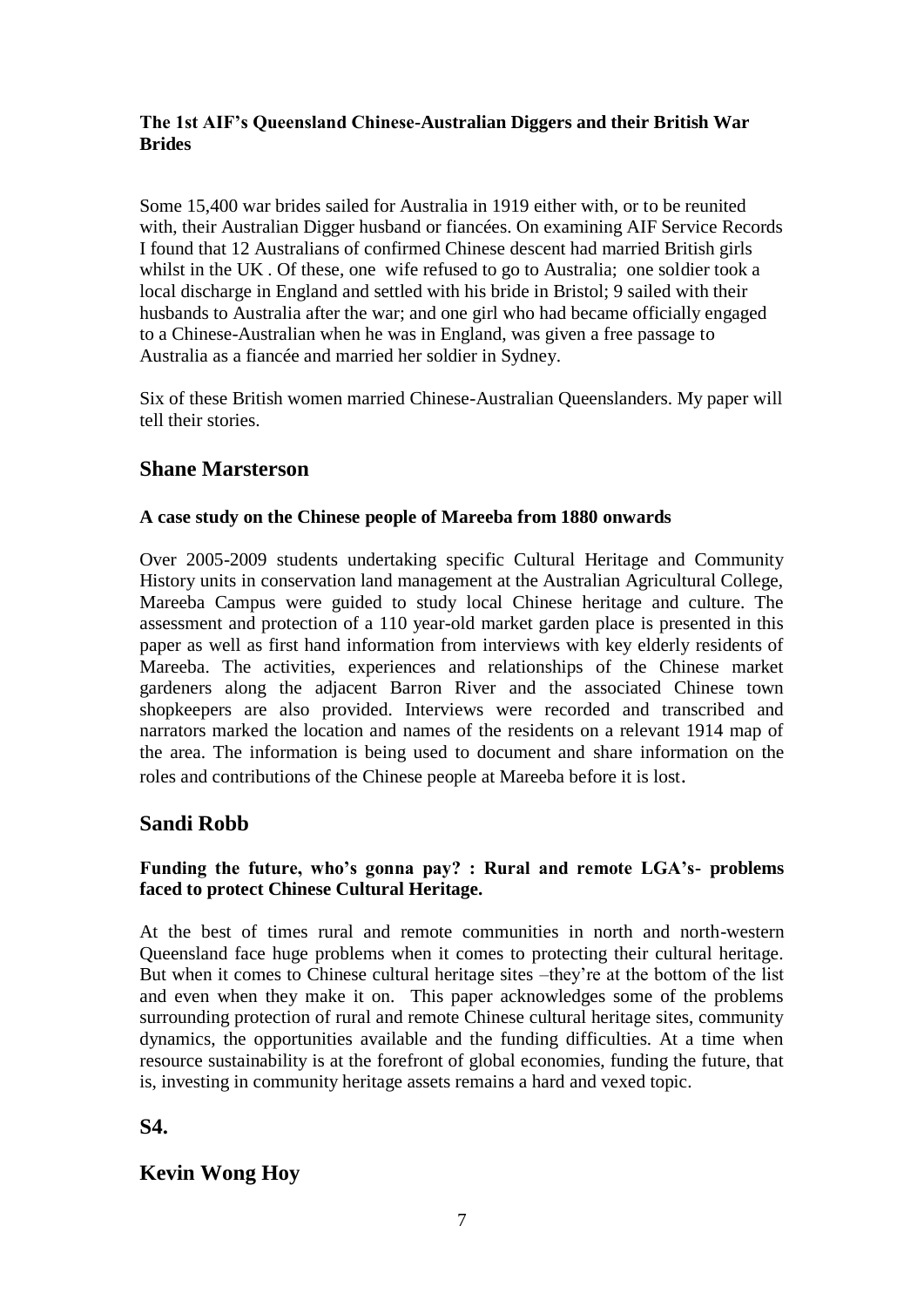#### **Temple skywells at Bendigo, Croydon and Darwin: Are these reminders of a cultural collision with the original Etruscans from Asia Minor?**

Chinese temple construction commenced in Australia more than 150 years ago, but only a handful of these have survived. Of specific interest to this presentation are the brick, timber and corrugated iron, nineteenth-century temple at Emu Point, Bendigo, Victoria, the concrete, timber and corrugated iron remains of the Croydon temple, north Queensland (opened during the early twentieth century) and the post-cyclone Tracy temple at Darwin. A particular architectural feature, constructed of brick in one and of concrete in the others, forms a link with contemporaneous and earlier buildings of southern China.

This paper not only discusses the anticipated architectural connections between Chinese Australian temples and the comparable building stock of south China, but also hypothesises on the likelihood of a connection with ancient Etruscan-Roman architecture.

## **Penny Johnson (James Cook Historical Museum)**

#### **The 'Queensland Dragon-Chinese in the North' Exhibition**

This presentation will give an overview of the response by the visiting public to the exhibition and the proposed displays that will help tell more of the stories relating to the Chinese of the Cooktown region.

The feedback from the exhibition in June and July of 2009 has encouraged the new manager, staff and the National Trust of Queensland to look at future plans for expanding upon the information and current displays relating to the presence of Chinese and the contributions they made.

The travelling exhibition shares some fascinating insights about the Chinese who lived and worked during the gold rush period. It also gives examples of some contemporary Chinese families with connections to the north.

Local residents, including some Aboriginal families, have expressed a desire to research and share some of the stories of their Chinese heritage by including that information in displays to be presented at the James Cook Museum.

It is envisaged that these stories will be used to complement the panels that relate directly to Cooktown region, which will be returning in mid-2010 for permanent display.

The connections between some local residents and their Chinese heritage will be explored as the basis for future research and displays through the cooperative efforts of Cooktown and District Historical Society, James Cook Museum and the National Trust of Queensland, local historians and residents, with the assistance of established Chinese community groups, organisations and individuals with expertise in these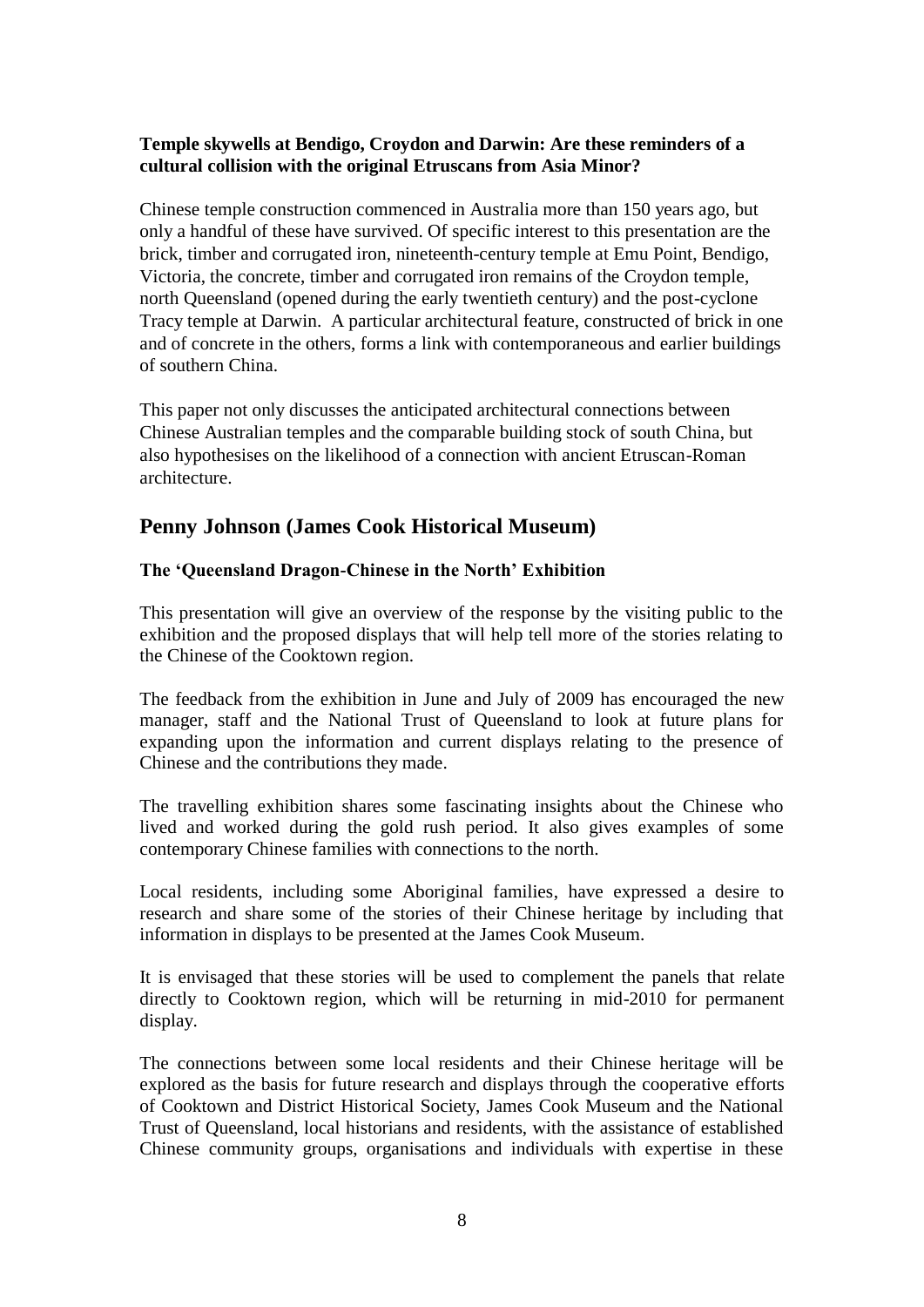areas and supported by the Museum Development Officer, Museum Resource Centre, Far North Queensland.

# **Ray Supple**

#### **Artefacts and landscapes of the Palmer Goldfield; an audit of the goldfield's cultural heritage**

The Palmer Goldfield Reserve contains important evidence of alluvial and small scale reef mining activity and the associated settlements and infrastructure. The goldfield was the most productive alluvial goldfield in Queensland and is especially important for the evidence it contains of the work and lives of the 18,000 Chinese who were mining here in the late 1870s. The paper will explain the nature of the cultural heritage artefacts, features and landscapes that were recorded during a survey undertaken in August 2009 to assess the potential of sites within the reserve for listing on the Queensland Heritage Register.

## **SUNDAY SESSIONS**

## **S1.**

## **Cairns and District Chinese Association Inc.**

Video presentation on the group of CADCAI Chinese Youth about their recent "finding their roots" trip to China and what it meant to them.

## **Kevin Rains**

#### **Drawing a line: anti-Chinese measures in north Queensland from Separation to World War II.**

This paper presents research into the various measures put in place by State and Federal governments to control and exclude Chinese residents. At the time of separation from New South Wales, Queensland welcomed Chinese workers who arrived to help develop its vast pastoral and agricultural estates, and over the succeeding decades Chinese immigrants made an enormous contribution to the colony in many fields. More than half of the Chinese population was concentrated in the north, were there were flourishing mining, fishing and agricultural enterprises. Growing anti-Chinese feeling, however, saw the successive introduction of legislation that attacked the Chinese in different ways. The impacts of these measures were particularly pronounced on the Chinese communities of the north. These communities did not passively accept their lot, however, and there were a variety of ways in which resistance was expressed and organised.